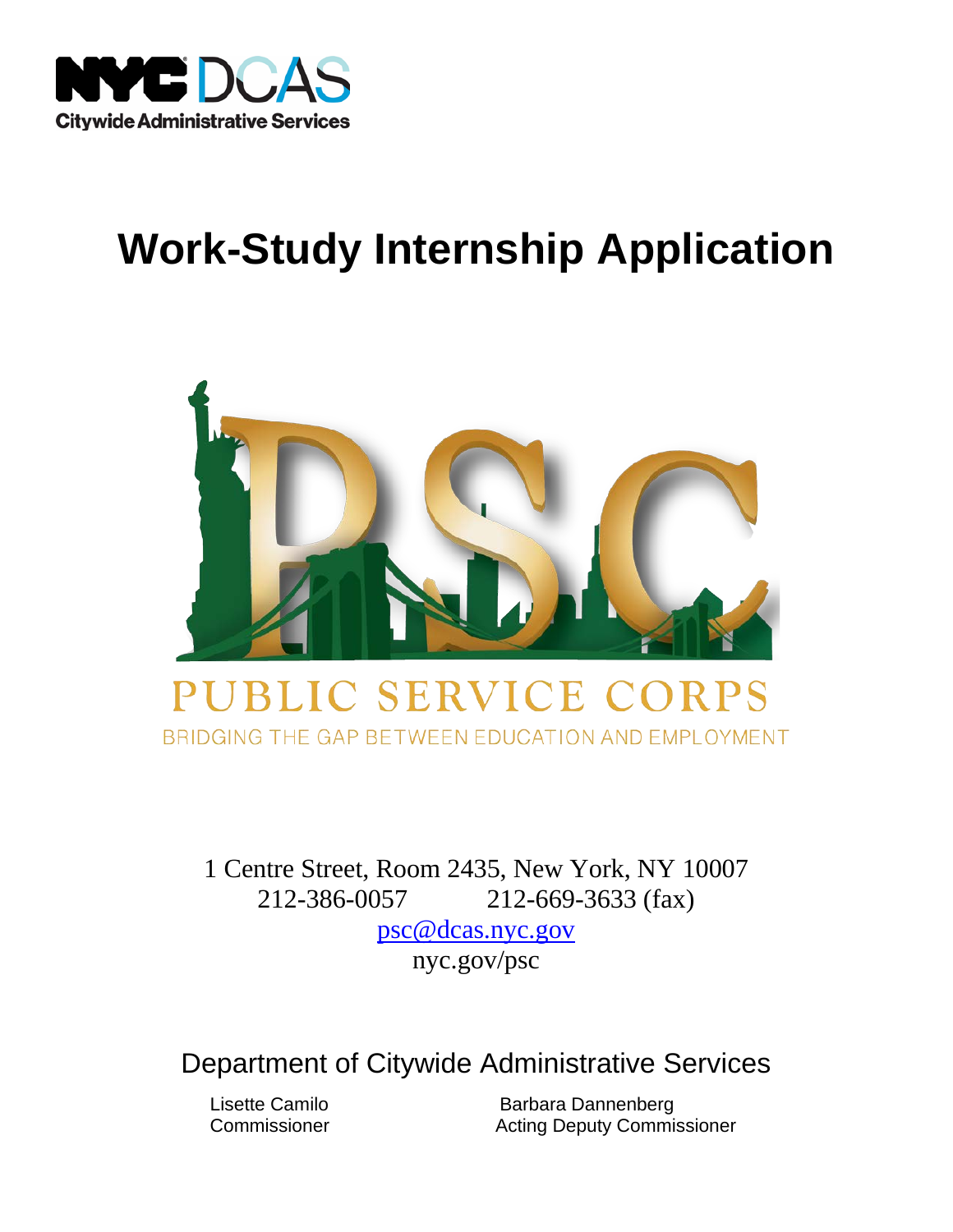## *INTERNSHIP CATEGORIES (For student's review; enter the four choices as requested in Section IV)*

#### 

#### **INTERNSHIP CATEGORIES**

- **A01 RESEARCH INTERN**  assists in obtaining and evaluating data for various projects, investigations, studies and surveys. Sound writing skills and ability to manipulate data and statistics preferred.
- **A02 CLERICAL INTERN** types, files, answers phones and performs other clerical related functions. Education courses preferred.
- **A03 ACCOUNTING INTERN** examines books and records of financial operations; may include payroll and auditing functions. Knowledge of business math and accounting preferred.
- **A04 PERSONNEL ASSISTANT**  assists human resources department personnel in interviewing candidates, making phone inquiries for references and surveys, report writing, record keeping, and related administrative functions.
- **A05 LEGAL ASSISTANT (undergraduate)**  performs legal research, report writing, and related clerical functions in a law related agency or bureau (limited number of positions available).
- **A06 LEGAL ASSISTANT (law school students)**  assists attorneys in legal research and report writing. Acting as court liaison and handling other related activities (e.g., criminal, community, or labor relations).
- **A08 ADMINISTRATIVE INTERN**  performs a variety of responsibilities related to the management of the daily activities, typing, filing, answering phones, and other related clerical duties. Scope of responsibility is operations of an agency; including, but not limited to, preparation of correspondence and reports, liaison dependent upon work experience.
- **B03 EDUCATIONAL TUTOR**  under supervision, tutors children in day care centers, schools, and libraries to enhance academic skills.
- **B04 CASEWORKER ASSISTANT**  assists in interviewing and counseling individuals, maintaining records in hospitals or other social service settings. Field work may be involved (limited number of positions available).
- **C02 GRAPHIC ARTS INTERN**  assists in design, layout, photography, and other related technical areas. Specific skills, experience, or related course work required (limited number of positions available).
- **C03 JOURNALISM/PUBLIC INFORMATION INTERN**  works on city publications, agency newsletters, press releases, etc. Some experience or related course work preferred (limited number of positions available).
- **D02 HOSPITAL STAFF INTERN**  internships may be clerical or patient-contact oriented. Work performed in areas of admitting, emergency room, pharmacy, dietary services, and other related areas. Ideal for nursing or pre-med majors.
- **D03** INFORMATION PROCESSING AND COMPUTER INTERN works on projects and operations utilizing data processing equipment and advanced software. Information processing, computer science courses and/or work experience required.
- **D04** ARCHITECTURE AND DRAFTING INTERN works on design, research, and operational projects relating to architectural design, building construction, and infrastructure projects. AutoCAD, drafting and/or architectural courses required (limited number of positions available).
- **D05 ENGINEERING INTERN**  works with engineers on designing buildings, infrastructure, and related projects. Engineering and/or advanced mathematics courses required (limited number of positions available).
- **D06 LIBRARY INTERN**  assists in cataloging and shelving books, setting up displays and exhibits. Courses in library science preferred but not required (limited number of positions available).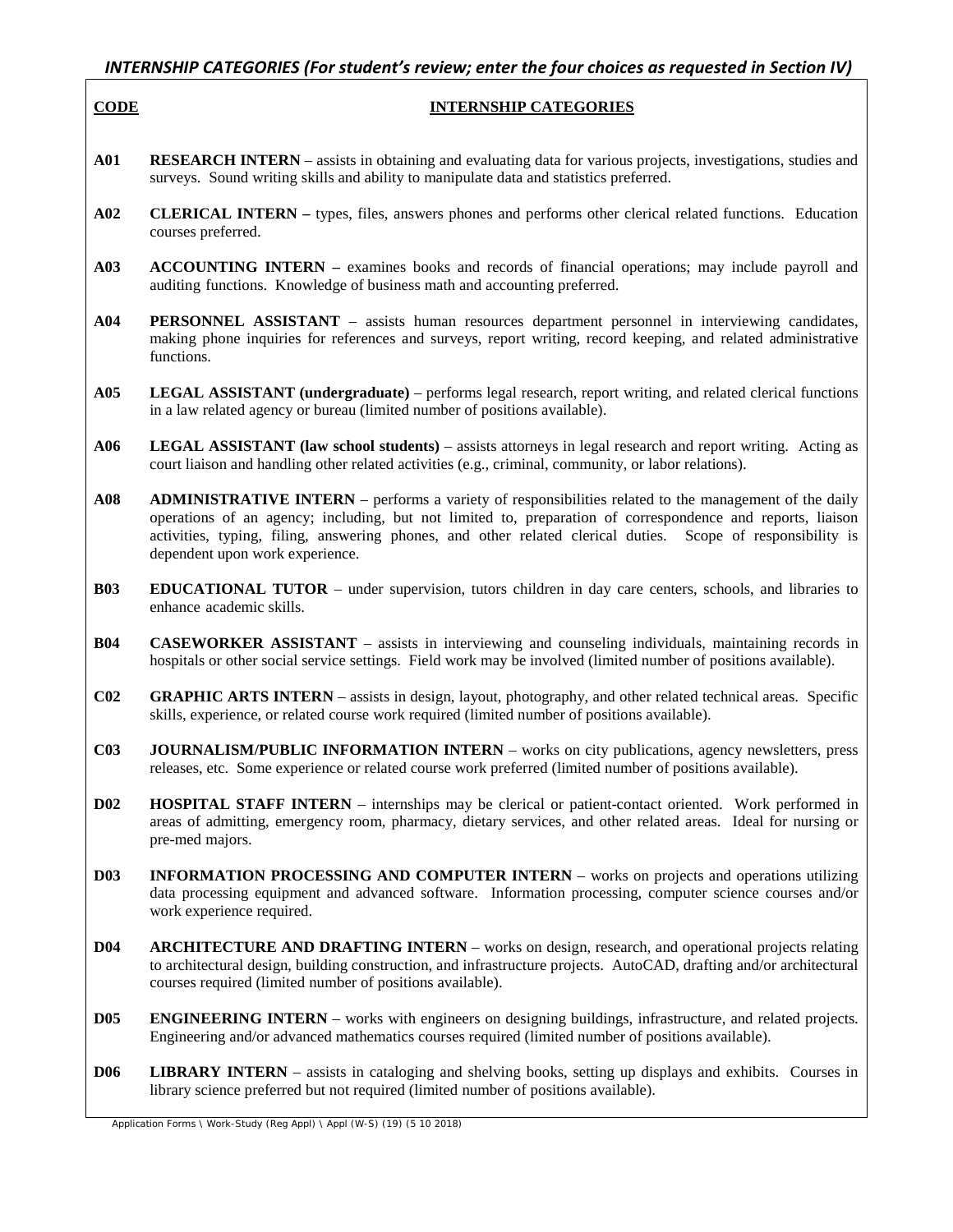# **PLEASE SUBMIT RESUME**

 *I. PERSONAL INFORMATION (To be completed by student)*

| <b>Name</b>                                     | Last                                                                                                                                                                                                                              | First                            | Middle Initials | Social Security # (Last four digits only) |
|-------------------------------------------------|-----------------------------------------------------------------------------------------------------------------------------------------------------------------------------------------------------------------------------------|----------------------------------|-----------------|-------------------------------------------|
|                                                 | Street                                                                                                                                                                                                                            |                                  | Apartment#      | Birthdate (optional)                      |
| <b>Mailing Address</b>                          | City                                                                                                                                                                                                                              | <b>State</b>                     | Zip Code        | (Area code) Phone #                       |
| <b>Personal Email</b>                           |                                                                                                                                                                                                                                   |                                  |                 | (Area code) Cell Phone #                  |
| <b>Student Email</b><br><b>Issued By School</b> |                                                                                                                                                                                                                                   |                                  |                 |                                           |
| <b>Emergency</b>                                | Last                                                                                                                                                                                                                              | First                            | Middle          | Relationship                              |
| Contact                                         | Street                                                                                                                                                                                                                            | City & State                     | Zip Code        | (Area code) Phone #                       |
| Gender (Optional)                               | [ ] Male                                                                                                                                                                                                                          | Female                           | Other           |                                           |
| <b>Ethnicity/Race</b>                           | Native Hawaiian or Pacific Islander                                                                                                                                                                                               | <b>Black or African American</b> | White           | Two or more Races                         |
| (Optional)                                      | American Indian or Alaskan Native                                                                                                                                                                                                 | Hispanic/Latino                  | [ ] Asian       | $\lceil$ 1 Other                          |
| <b>Voter Registration</b>                       | Check here to receive a Voter Registration Form by mail. Registering to vote is entirely voluntary. The programs<br>and services offered are not dependent upon requesting a voter registration form or being registered to vote. |                                  |                 |                                           |

### *II. SCHOOL INFORMATION (To be completed by student)*

| Name of school presently attending                              |                             |  |  |  |
|-----------------------------------------------------------------|-----------------------------|--|--|--|
| Degree sought (e.g., A.A., B.A., B.S.) $\overline{\phantom{a}}$ | Expected date of graduation |  |  |  |
| Major                                                           | GPA (optional)              |  |  |  |

## *III. SCHOOL ACKNOWLEDGEMENT (To be completed by authorized school representative)*

 I, the duly authorized Federal Work-Study Coordinator of the School named on this application, hereby authorize the employment of the above the conduct of a work-study program under the Federal Work-Study Program. I hereby certify that said School will provide that portion of the applicant by the NYC Public Service Corps (PSC) under the terms of the Agreement entered into between said School and the City of New York for applicant's compensation, as provided in said Agreement and as indicated below, and that the applicant has been informed of the obligations and limitations of his/her internship under the work-study program.

**I understand that the student cannot begin to work until he/she has received an Intern Assignment Form from PSC.** 

|                                |                                       | <b>TERMS OF INTERNSHIP</b>     |                            | (Print name of university, college, or law school) |              |        |
|--------------------------------|---------------------------------------|--------------------------------|----------------------------|----------------------------------------------------|--------------|--------|
| College status:<br>(Check one) | $\Box$ Freshman<br>$\Box$ Sophomore   | $\Box$ Junior<br>$\Box$ Senior | $\Box$ Graduate<br>Student | (Print name of authorized school representative)   |              |        |
| Work-Study grant:              | $\frac{\text{S}}{\text{S}}$           |                                |                            | (Signature of authorized school representative)    |              | (Date) |
|                                |                                       | Summer<br>Maximum hours/week:  | Acad. Yr.                  | $(Phone \#)$                                       | $(Fax \#)$   |        |
|                                |                                       | to:                            |                            | (Email)                                            |              |        |
|                                | For PSC office use only $\rightarrow$ |                                | College code:              |                                                    | Intern $#$ : |        |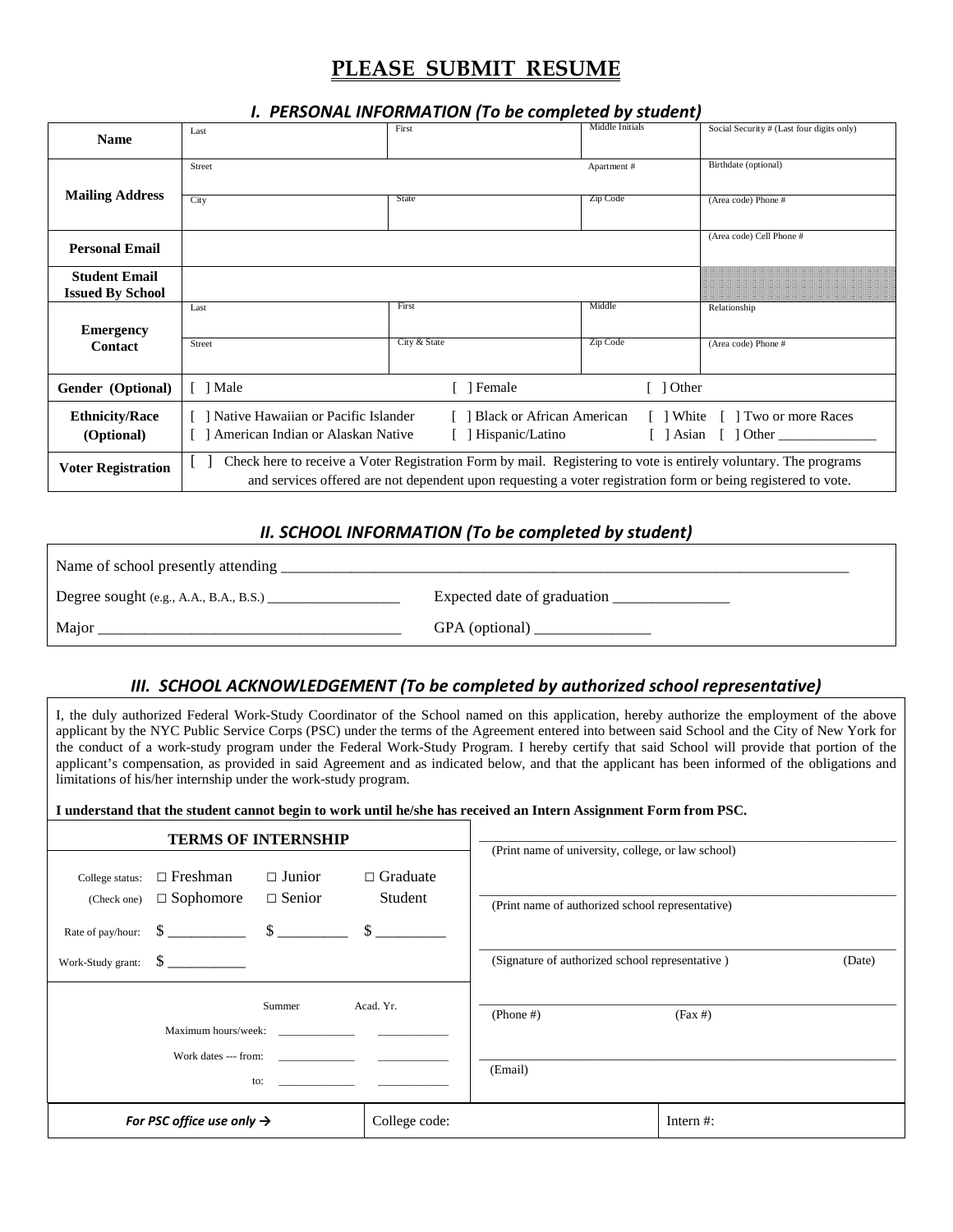|                                                                                                                                                                                            |                                                                                                         | IV. INTERNSTIP INFORMATION TO be completed by student) |    |      |          |                                            |                |      |          |                      |    |
|--------------------------------------------------------------------------------------------------------------------------------------------------------------------------------------------|---------------------------------------------------------------------------------------------------------|--------------------------------------------------------|----|------|----------|--------------------------------------------|----------------|------|----------|----------------------|----|
| $2nd$ choice:<br>$1st$ choice:<br>In which borough would you prefer to work?                                                                                                               |                                                                                                         |                                                        |    |      |          |                                            |                |      |          |                      |    |
| Review internship categories listed on the second page of the application; select four (4) choices in order of preference; and enter the<br>respective codes below (e.g., A03, D02, etc.). |                                                                                                         |                                                        |    |      |          |                                            |                |      |          |                      |    |
|                                                                                                                                                                                            | $1^{st}$ 2 <sup>nd</sup> 2 <sup>nd</sup> 3 <sup>rd</sup> 4 <sup>th</sup> 2 <sup>th</sup>                |                                                        |    |      |          |                                            |                |      |          |                      |    |
|                                                                                                                                                                                            | Which is more important in your placement?                                                              |                                                        |    |      |          | [ ] Being placed in one of my job choices. |                |      |          |                      |    |
|                                                                                                                                                                                            |                                                                                                         |                                                        |    |      |          | [ ] Convenience of location.               |                |      |          |                      |    |
|                                                                                                                                                                                            | Please indicate the hours available for work. We have very few positions with evening or weekend hours. |                                                        |    |      |          |                                            |                |      |          |                      |    |
| Monday                                                                                                                                                                                     | Tuesday                                                                                                 | Wednesday                                              |    |      | Thursday | Friday                                     |                |      | Saturday | Sunday               |    |
| To<br>From                                                                                                                                                                                 | From<br>To                                                                                              | From                                                   | To | From | To       | From                                       | T <sub>o</sub> | From | To       | From                 | To |
|                                                                                                                                                                                            |                                                                                                         |                                                        |    |      |          |                                            |                |      |          |                      |    |
|                                                                                                                                                                                            | Please indicate software programs you know:                                                             |                                                        |    |      |          |                                            |                |      |          |                      |    |
| [ ] Microsoft Word                                                                                                                                                                         |                                                                                                         | [ ] Microsoft Excel                                    |    |      |          | [ ] Microsoft PowerPoint                   |                |      |          | [ ] Microsoft Access |    |
| [ ] Windows $XP / Vista / 7$                                                                                                                                                               |                                                                                                         |                                                        |    |      |          |                                            |                |      |          |                      |    |
|                                                                                                                                                                                            | Indicate languages you speak and read fluently:                                                         |                                                        |    |      |          |                                            |                |      |          |                      |    |
|                                                                                                                                                                                            |                                                                                                         |                                                        |    |      |          |                                            |                |      |          |                      |    |
| Indicate skills which may be useful in placing you:                                                                                                                                        |                                                                                                         |                                                        |    |      |          |                                            |                |      |          |                      |    |
|                                                                                                                                                                                            |                                                                                                         |                                                        |    |      |          |                                            |                |      |          |                      |    |
| Extra-curricular activities/hobbies/sports:                                                                                                                                                |                                                                                                         |                                                        |    |      |          |                                            |                |      |          |                      |    |
|                                                                                                                                                                                            |                                                                                                         |                                                        |    |      |          |                                            |                |      |          |                      |    |
|                                                                                                                                                                                            |                                                                                                         |                                                        |    |      |          |                                            |                |      |          |                      |    |
| Future career plans:                                                                                                                                                                       |                                                                                                         |                                                        |    |      |          |                                            |                |      |          |                      |    |
|                                                                                                                                                                                            |                                                                                                         |                                                        |    |      |          |                                            |                |      |          |                      |    |
| Please provide any additional information that would be helpful in selecting an assignment:                                                                                                |                                                                                                         |                                                        |    |      |          |                                            |                |      |          |                      |    |
|                                                                                                                                                                                            |                                                                                                         |                                                        |    |      |          |                                            |                |      |          |                      |    |
|                                                                                                                                                                                            |                                                                                                         |                                                        |    |      |          |                                            |                |      |          |                      |    |
|                                                                                                                                                                                            |                                                                                                         |                                                        |    |      |          |                                            |                |      |          |                      |    |
|                                                                                                                                                                                            |                                                                                                         |                                                        |    |      |          |                                            |                |      |          |                      |    |

### *V. PREVIOUS INTERNSHIP INFORMATION (To be completed by student)*

| Have you been a PSC intern before? Yes () No () If yes, when?                                                                                                           |                 |  |  |  |
|-------------------------------------------------------------------------------------------------------------------------------------------------------------------------|-----------------|--|--|--|
| Special Request - applies only to students who have previously worked as a PSC intern. Complete this section only if you wish to<br>return to your previous assignment. |                 |  |  |  |
| Agency                                                                                                                                                                  | Center or unit: |  |  |  |
| Address of Center:                                                                                                                                                      |                 |  |  |  |
| Supervisor Name:                                                                                                                                                        | Phone #         |  |  |  |

## *IV. INTERNSHIP INFORMATION (To be completed by student)*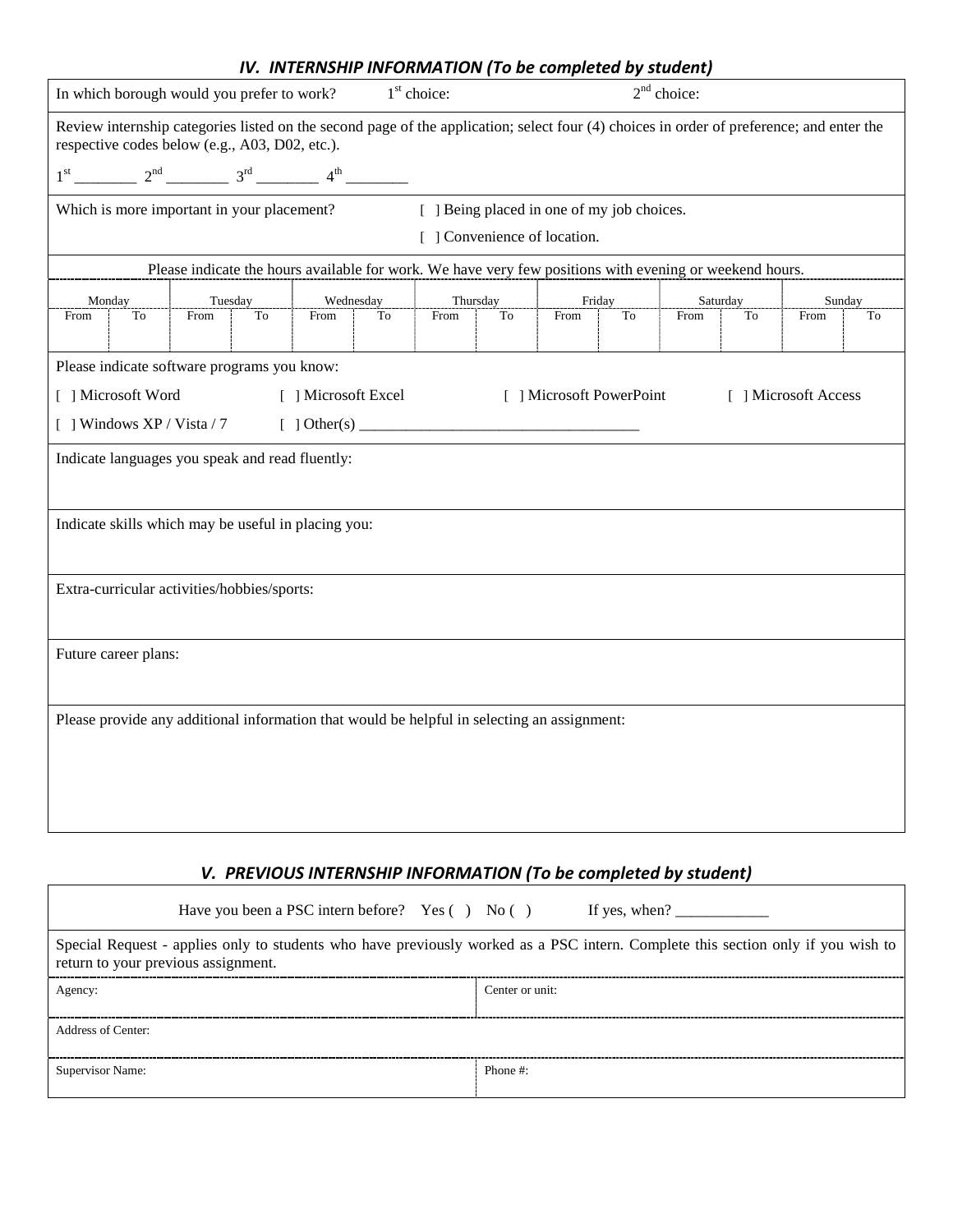## *VI. STUDENT WORK EXPERIENCE (To be completed by student; please give a brief description of previous work and/or volunteer positions starting with the most recent, BUT YOU MUST ALSO SUBMIT A RESUME)*

| From<br>(month & year) | To<br>(month & year) | Name of organization and address | Position held and specific duties |
|------------------------|----------------------|----------------------------------|-----------------------------------|
| From<br>(month & year) | To<br>(month & year) | Name of organization and address | Position held and specific duties |
| From<br>(month & year) | To<br>(month & year) | Name of organization and address | Position held and specific duties |
| From<br>(month & year) | To<br>(month & year) | Name of organization and address | Position held and specific duties |

## *VII. STUDENT STATEMENT (To be completed by student)*

 Through an internship with the NYC Public Service Corps you will be providing important services to your community, while at the think this will benefit your community? same time helping to build your own career opportunities. As precisely as possible, please indicate the type of internship experience you are seeking including specific workplace duties and functions. What do you hope to gain from your internship, and how do you